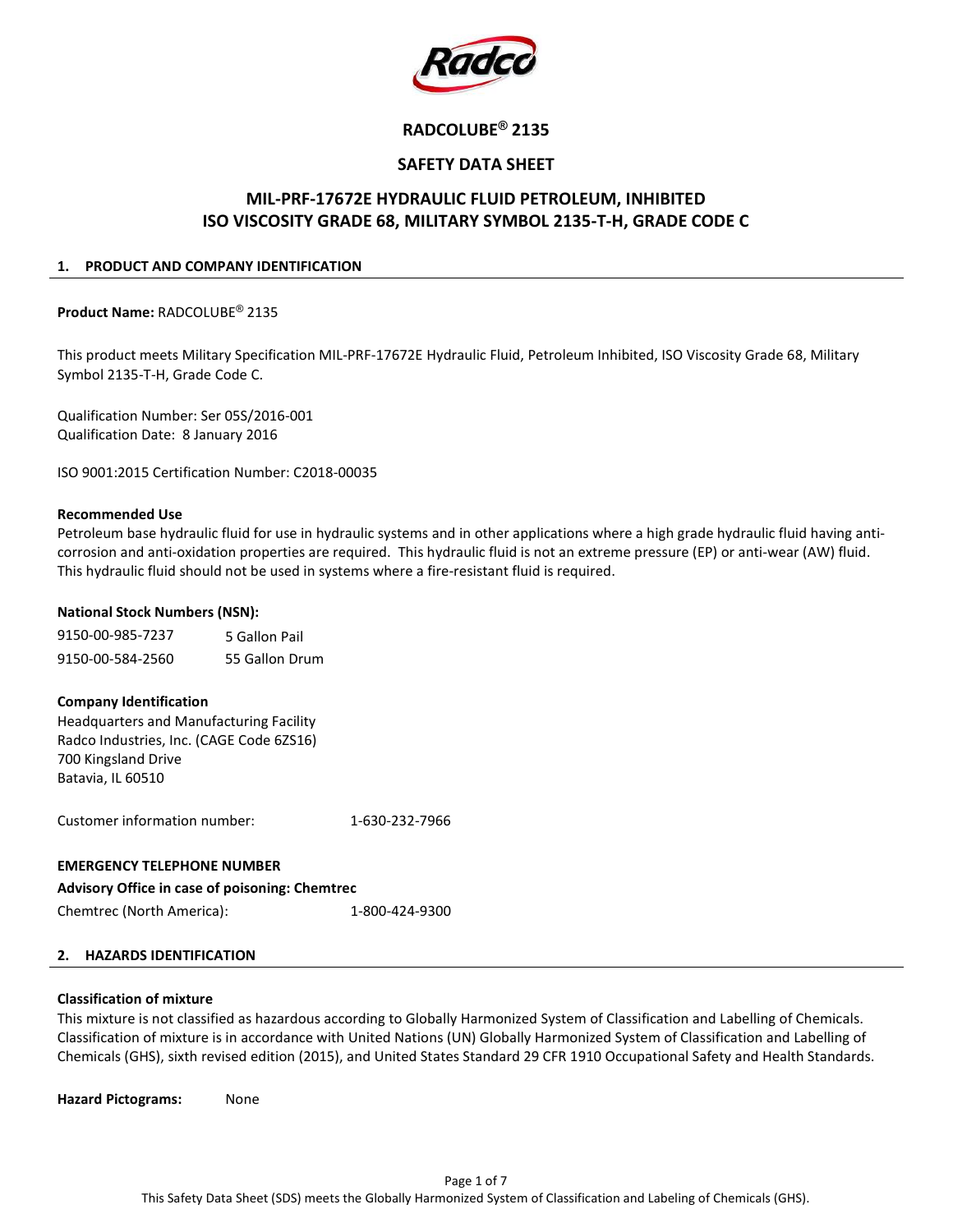

Signal Word: None

Hazard Statements: None

#### Precautionary Statements:

| $P301 + P315 + P331$ : | IF SWALLOWED: Do NOT induce vomiting. Get immediate medical advice/attention. |
|------------------------|-------------------------------------------------------------------------------|
| $P305 + P351$ :        | IF IN EYES: Rinse cautiously with water for several minutes.                  |
| P350:                  | Gently wash with soap and water.                                              |
| P362:                  | Take off contaminated clothing and wash before reuse.                         |
| P405:                  | Store locked up.                                                              |
| P501:                  | Dispose of contents/container to an approved waste disposal plant.            |

| <b>NFPA Hazard ID</b> |   | <b>HMIS Hazard ID</b> |            |  |
|-----------------------|---|-----------------------|------------|--|
| Health:               | O | Health:               | $^{\circ}$ |  |
| Flammability: 1       |   | Flammability: 1       |            |  |
| Reactivity:           |   | Reactivity:           |            |  |

#### 3. COMPOSITION/INFORMATION ON INGREDIENTS

| <b>Components</b>                                         | %Content     | <b>CAS Number</b>   |
|-----------------------------------------------------------|--------------|---------------------|
| Distillates (petroleum), solvent-dewaxed heavy paraffinic | Trade Secret | 64742-65-0          |
| Additive package                                          | Trade Secret | <b>Trade Secret</b> |

#### 4. FIRST-AID MEASURES

#### Eyes

Immediately flush eyes with plenty of water for at least 15 minutes.

#### Ingestion

If swallowed, drink plenty of water, DO NOT induce vomiting. Immediately call a doctor.

#### Inhalation

Move to fresh air. If unconscious place in recovery position and seek medical advice. If respiratory irritation, dizziness, nausea, or unconsciousness occurs, seek immediate medical assistance. Remove from further exposure. Immediately call a doctor.

#### Skin

Wash exposed skin with soap and water.

#### 5. FIRE-FIGHTING MEASURES

#### Suitable Extinguishing Media

For small fires use carbon dioxide, dry chemical or foam. For large fires use alcohol-type foam, universal type foam or water fog.

## Fire-Fighting Equipment

Firefighter should wear normal protective equipment (full bunker gear) and positive-pressure contained breathing apparatus. Water can be used to cool fire-exposed containers, to protect personnel and to disperse vapors and spills. Water runoff can cause environmental damage. Dike and collect water used to fight fires.

This Safety Data Sheet (SDS) meets the Globally Harmonized System of Classification and Labeling of Chemicals (GHS).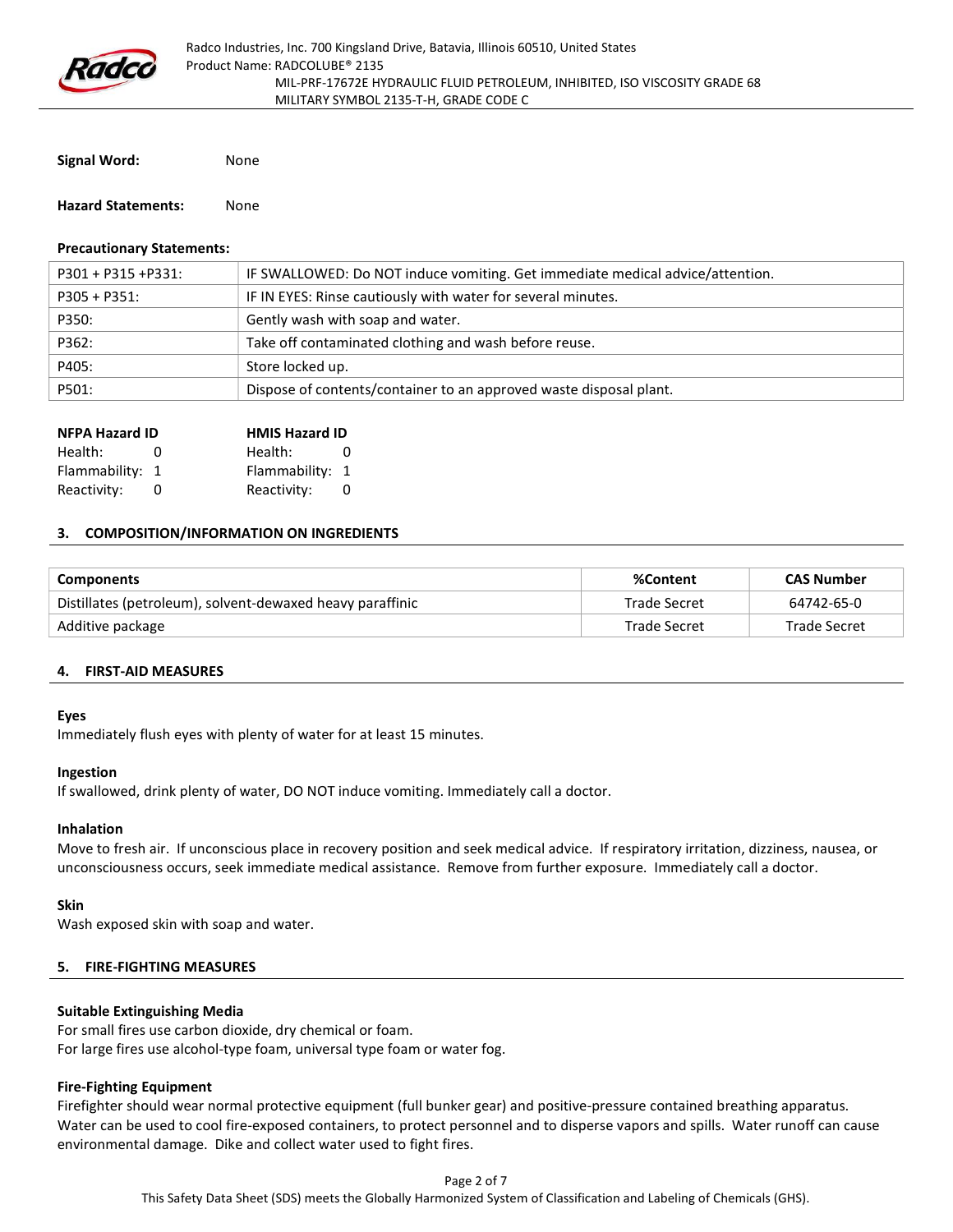

#### Special Fire-Fighting Procedures

Use water spray to cool fire-exposed containers and structures. If a rail or tank truck is involved in a fire, isolate for 800 meters (0.5 mile) in all directions. Shut off fuel to fire if it is possible to do so without hazard. If this is impossible, withdraw from the area and let the fire burn out under controlled conditions. Withdraw immediately in case of rising sound from venting safety device or any discoloration of tank due to fire.

#### 6. ACCIDENTAL RELEASE MEASURES

Wear protective clothing when taking up spill. Eliminate sources of ignition. This product is insoluble in water and will float on the surface. Prevent from entering sewers or drains. Should this product enter sewers or drains, pump out into an open vessel.

#### 7. HANDLING AND STORAGE

#### Handling

Do not breathe vapors/dust. Prohibit smoking, eating and drinking in the application area. Dispose of rinse water in accordance with local and national regulations.

#### Storage

Do not store in open or unlabeled containers. Keep container tightly closed in a dry and well-ventilated place.

#### 8. EXPOSURE CONTROLS/PERSONAL PROTECTION

#### Exposure limits

| Component                                                 | <b>CAS Number</b> | ACGIH TLV           | <b>OSHA PEL</b>     |
|-----------------------------------------------------------|-------------------|---------------------|---------------------|
| Distillates (petroleum), solvent-dewaxed heavy paraffinic | 64742-65-0        | 5 mg/m <sup>3</sup> | 5 mg/m <sup>3</sup> |
| Additive package                                          | Trade secret      | None established    | None established    |

#### Respiratory Protection

Use with adequate ventilation. Avoid breathing vapor. If heated and ventilation is inadequate, use NIOSH certified respirator, which will protect against organic vapor.

#### Hand Protection

Wear clothing and gloves that are chemical or oil resistant.

#### Eye Protection

Safety glasses, chemical goggles, or face shields recommended to prevent contact.

## Other Protection

Do not eat, drink, or smoke when handling this product.

## 9. PHYSICAL AND CHEMICAL PROPERTIES

| Appearance:                                | Straw yellow, transparent liquid |
|--------------------------------------------|----------------------------------|
| Odor:                                      | Faint, petroleum                 |
| Odor threshold:                            | Not available                    |
| Auto-ignition temperature:                 | Not available                    |
| Decomposition temperature:                 | Not available                    |
| Evaporation Rate (ASTM D972):              | Not available                    |
| Flash point Cleveland Open Cup (ASTM D92): | 232°C (450°F)                    |
| Flash point Pensky-Martens (ASTM D93):     | Not available                    |

This Safety Data Sheet (SDS) meets the Globally Harmonized System of Classification and Labeling of Chemicals (GHS).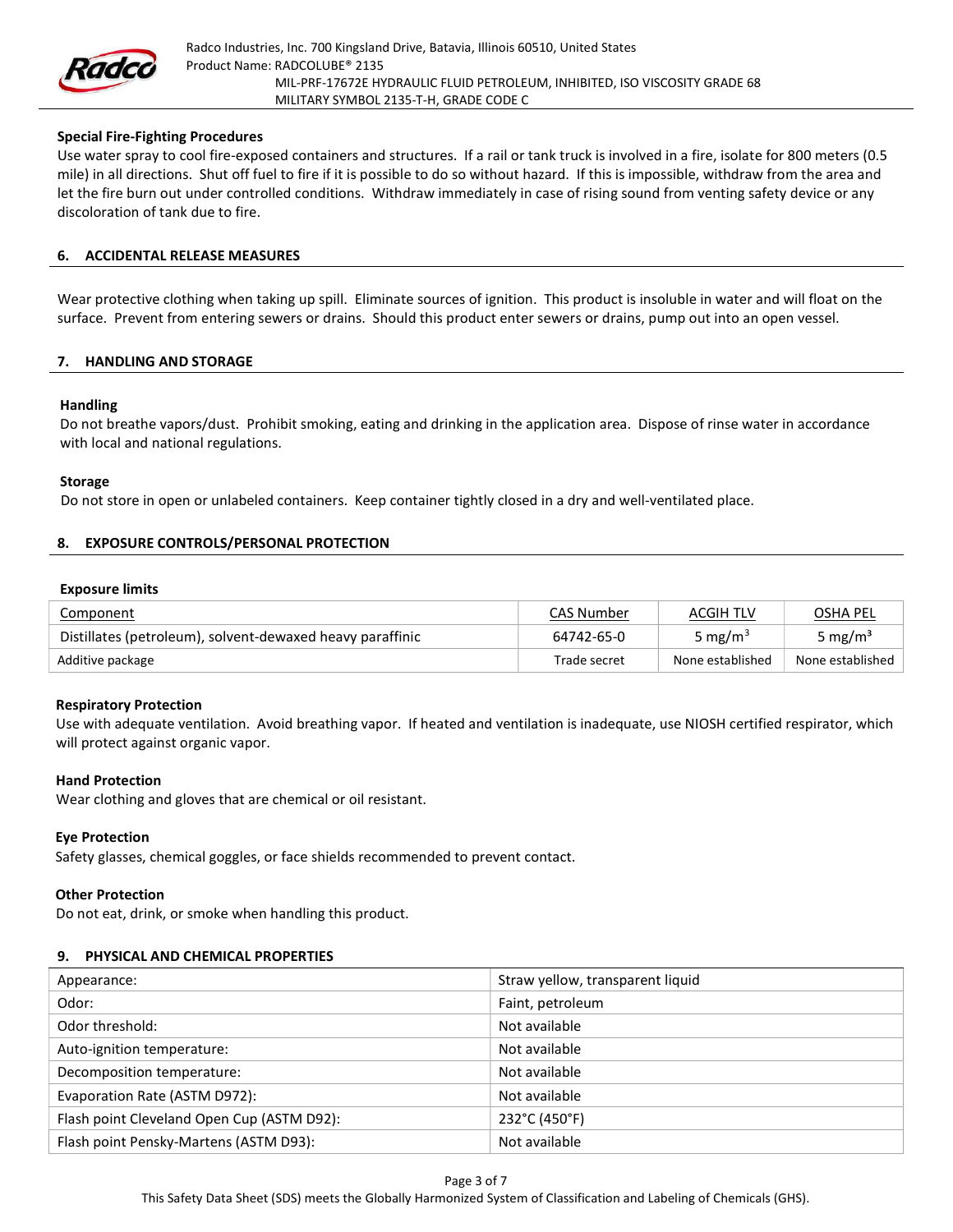

| Flammability (solid, gas):                        | Not flammable                   |
|---------------------------------------------------|---------------------------------|
| Lower flammability limit:                         | Not available                   |
| <b>Upper flammability limit:</b>                  | Not available                   |
| Initial boiling point and boiling range:          | Not available                   |
| Melting point/freezing point:                     | Not available                   |
| Partition coefficient (n-octanol/water), Log Pow: | Not available                   |
| pH:                                               | Not applicable                  |
| Solubility in water:                              | Not available                   |
| Relative density (ASTM D1298) 15.6°C/15.6°C:      | 0.85                            |
| Vapor density:                                    | Not available                   |
| Vapor pressure:                                   | < 0.01 mmHg at 20°C (68°F)      |
| Viscosity (ASTM D445):                            | 61.2 – 74.8 cSt at 40°C (104°F) |

#### 10. STABILITY AND REACTIVITY INFORMATION

#### Materials to avoid

Avoid exposure to highly oxidizing substances.

#### Hazardous polymerization

Does not occur.

#### Hazardous decomposition products

Incomplete combustion may give various cracked and oxidized hydrocarbons.

#### **Stability**

Stable

#### 11. TOXICOLOGICAL INFORMATION

| <b>Acute toxicity</b>                                  | <b>Method</b>      | <b>Species</b>           | Result                              |
|--------------------------------------------------------|--------------------|--------------------------|-------------------------------------|
|                                                        | Dermal             | Rabbit                   | $LD_{50}$ > 5000 mg/kg              |
| Distillates (petroleum), hydrotreated heavy paraffinic | Inhalation         | Rat                      | $LC_{50}$ > 5.53 mg/L after 4 hours |
|                                                        | Oral               | Rat                      | $LD_{50}$ > 5000 mg/kg body-weight  |
| Additive package                                       | $- -$              | $- -$                    | Not classified                      |
|                                                        |                    |                          |                                     |
| <b>Aspiration hazard</b>                               | <b>Test Method</b> | <b>Species</b>           | Result                              |
| Distillates (petroleum), hydrotreated heavy paraffinic | <b>OECD 403</b>    | Rat                      | $LC_{50}$ > 5.53 mg/L after 4 hours |
| Additive package                                       | --                 | $\overline{\phantom{a}}$ | No data available                   |
|                                                        |                    |                          |                                     |
| Carcinogenicity                                        |                    |                          | <b>Results</b>                      |
| Distillates (petroleum), hydrotreated heavy paraffinic |                    |                          | Non-carcinogenic                    |
| Additive package                                       |                    |                          | No data available                   |
|                                                        |                    |                          |                                     |
| Eye damage / irritation                                | <b>Test Method</b> | <b>Species</b>           | <b>Results</b>                      |
| Distillates (petroleum), hydrotreated heavy paraffinic | <b>OECD 405</b>    | Rabbit                   | Not irritating                      |
| Additive package                                       | $- -$              | $-$                      | No data available                   |
|                                                        |                    |                          |                                     |
| Germ cell mutagenicity                                 | <b>Test Method</b> | <b>Species</b>           | Results                             |

| <b>Germ cell mutagenicity</b>                          | <b>Test Method</b> | <b>Species</b> | <b>Results</b> |
|--------------------------------------------------------|--------------------|----------------|----------------|
| Distillates (petroleum), hydrotreated heavy paraffinic | <b>OECD 471</b>    | S. typhimurium | Not mutagenic  |
| Additive package                                       | $- -$              | $- -$          | Not classified |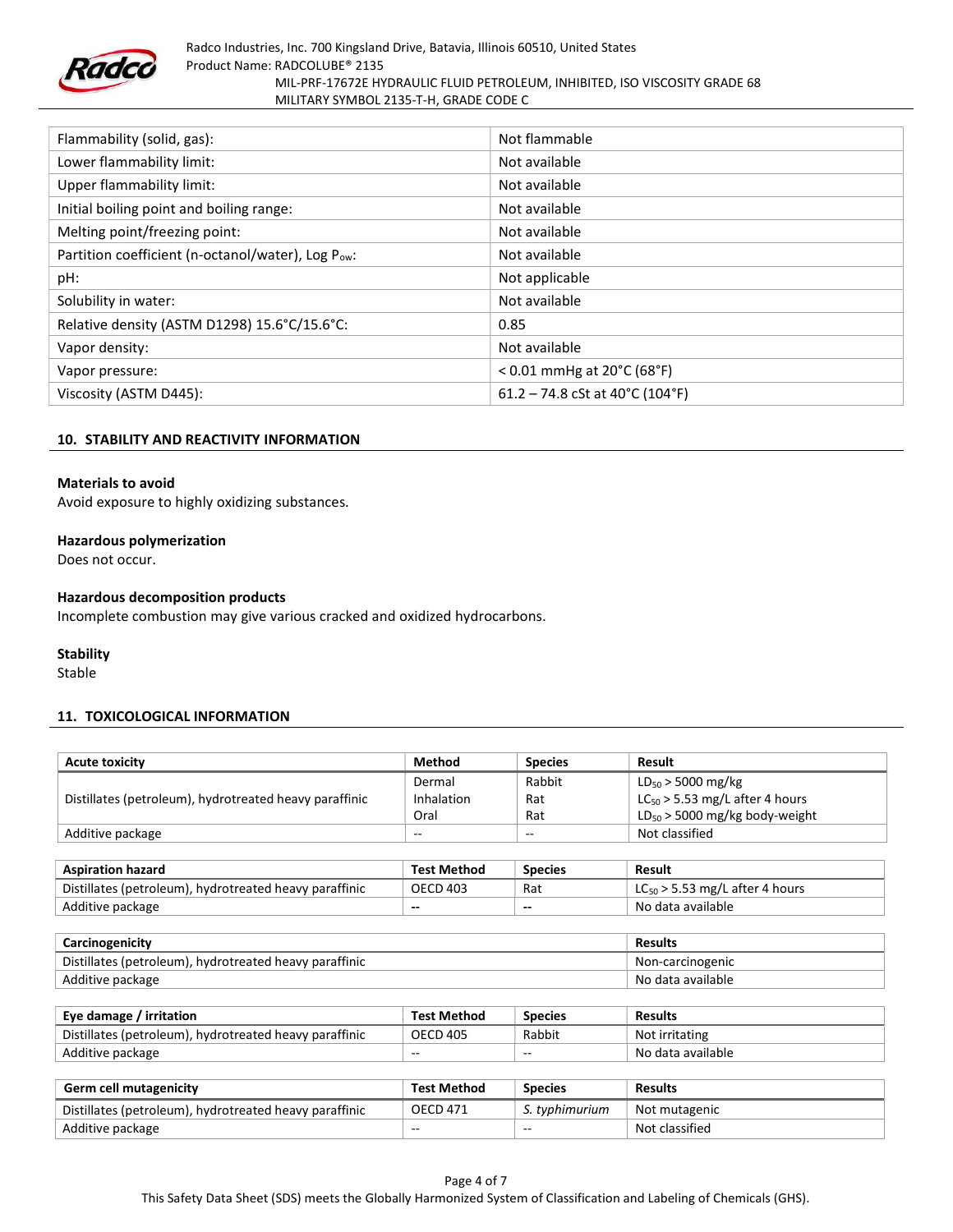

| Reproductive toxicity                                  | <b>Test Method</b> | <b>Species</b> | <b>Results</b>                          |
|--------------------------------------------------------|--------------------|----------------|-----------------------------------------|
| Distillates (petroleum), hydrotreated heavy paraffinic | <b>OECD 421</b>    | Rat            | NOAEL $\geq$ 1000 mg/kg body-weight/day |
| Additive package                                       | $- -$              | $- -$          | No data available                       |

| <b>Respiratory sensitization</b>                       | Results           |
|--------------------------------------------------------|-------------------|
| Distillates (petroleum), hydrotreated heavy paraffinic | No data available |
| Additive package                                       | Not classified    |

| <b>Skin sensitization</b>                              | Test Method     | <b>Species</b> | <b>Results</b>  |
|--------------------------------------------------------|-----------------|----------------|-----------------|
| Distillates (petroleum), hydrotreated heavy paraffinic | <b>OECD 406</b> | Guinea pig     | Not sensitizing |
| Additive package                                       | $- -$           | $- -$          | Not classified  |

| <b>Skin corrosion/irritation</b>                       | <b>Test Method</b>       | <b>Species</b> | Results        |
|--------------------------------------------------------|--------------------------|----------------|----------------|
| Distillates (petroleum), hydrotreated heavy paraffinic | $\overline{\phantom{a}}$ | Rabbiu         | Not irritating |
| Additive package                                       | $- -$                    | $- -$          | Not classified |

| Specific target organ toxicity (STOT)-repeated exposure | <b>Test Method</b> | <b>Species</b> | <b>Results</b>                |
|---------------------------------------------------------|--------------------|----------------|-------------------------------|
| Distillates (petroleum), hydrotreated heavy paraffinic  | Dermal             | Rat            | NOAEL < 30 mg/kg/day          |
|                                                         | Inhalation         | Rat            | NOAEL > 980 mg/m <sup>3</sup> |
|                                                         | Oral               | Rat            | NOAEL < 125 mg/kg/day         |
| Additive package                                        | $- -$              | $-$            | Not classified                |

#### 12. ECOLOGICAL CONSIDERATIONS

| <b>Aquatic Toxicity</b>                                | <b>Test Method</b> | <b>Species</b>           | <b>Results</b>        |
|--------------------------------------------------------|--------------------|--------------------------|-----------------------|
| Distillates (petroleum), hydrotreated heavy paraffinic | OECD 202           | Daphnia sp.              | NOEL > 10,000 mg/L    |
|                                                        | <b>OECD 203</b>    | P. promelas              | NOEL $\geq 100$ mg/L  |
|                                                        | $(O)$ SAR          | O. mykiss                | NOEL $\geq 1000$ mg/L |
| Additive package                                       | $-$                | $\overline{\phantom{a}}$ | Not classified        |

#### 13. DISPOSAL INFORMATION

This unused material, when discarded or disposed of, is not specifically listed as a hazardous waste in Federal regulations; however, it could be considered hazardous if it meets U.S. EPA (40 CFR Subpart C) criteria for being toxic, corrosive, ignitable, or reactive. This material could also become hazardous waste if it is mixed with or meets a listed hazardous waste. If it is a hazardous waste, regulations in 40 CFR 262-266, 268, 270, and 279 may apply.

#### 14. TRANSPORT INFORMATION

United States Department of Transportation (DOT) Not regulated Canada Transport - Transportation of Dangerous Goods (TDG)

Not regulated

International Air Transport Association (IATA) Not regulated

International Carriage of Dangerous Goods by Inland Waterways (AND) Not regulated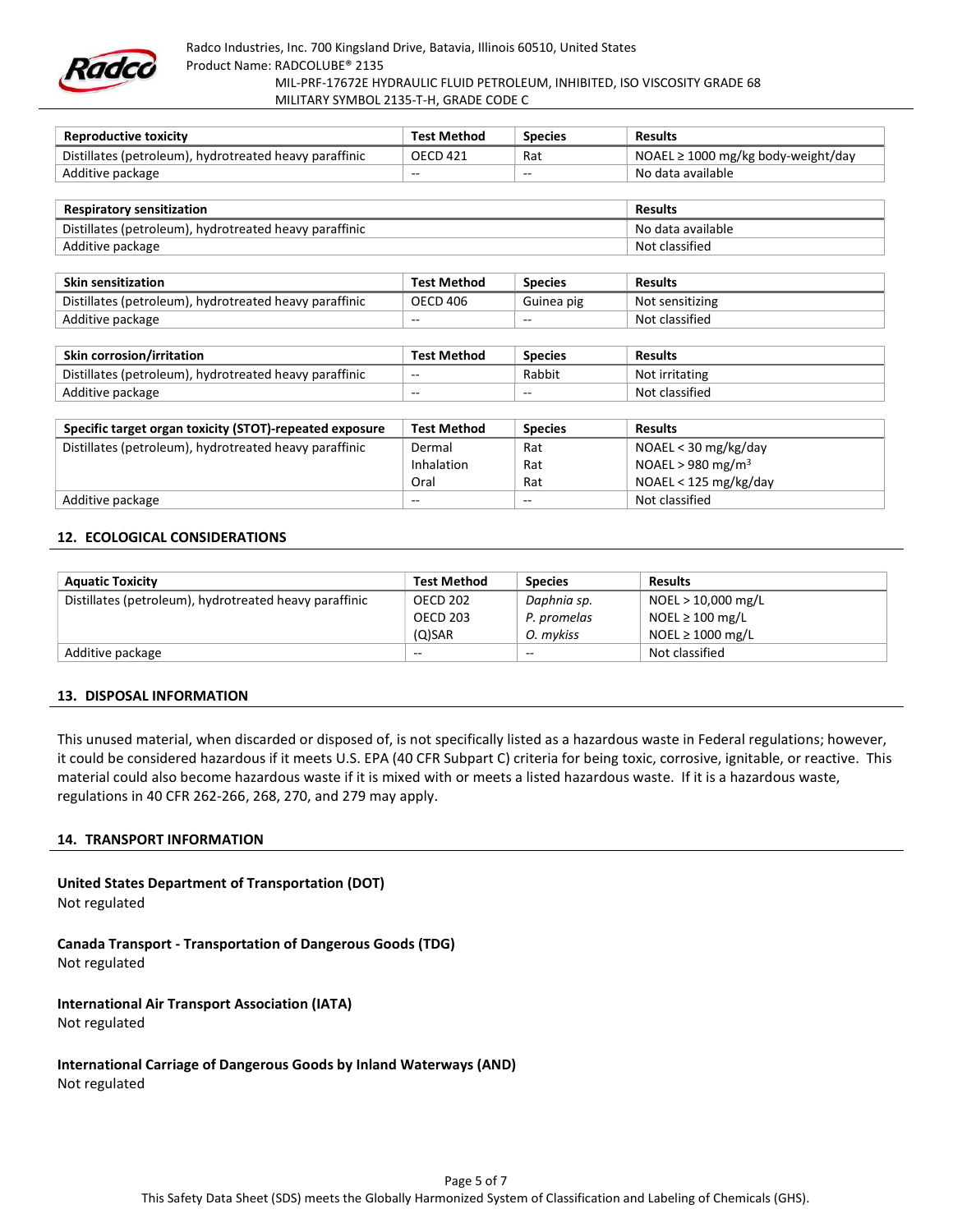

#### International Carriage of Dangerous Goods by Rail (RID)

Not regulated

International Carriage of Dangerous Goods by Road (ADR) Not regulated

International Civil Aviation Organization (ICAO) Not regulated

International Maritime Dangerous Goods Code (IMDG Code) Not regulated

#### 15. REGULATORY INFORMATION

#### California (Proposition 65)

This product does not contain any of the substances known to the State of California to cause cancer, birth defects, or reproductive harm.

CERCLA Reportable Quantity This product is not reportable under 40 CFR Part 302.4.

Environmental Protection Agency None of the ingredients are listed

## National Toxicology Program (NTP)

None of the ingredients are listed.

#### OSHA Hazard Communication Standard

Not hazardous per 29 CFR 1910.1200(d).

## SARA Title III Section 302 Extremely Hazardous Substances (40 CFR Part 355)

This product is not regulated under Section 302 of SARA and 40 CFR Part 355.

## SARA Title III Sections 311/312 Hazardous Categorization (40 CFR Part 370)

Hazardous categories for this product are: Acute = No Chronic = No Fire = No Pressure = No Reactive = No

## SARA Title III Section 313 (40 CFR Part 372)

This product is not regulated under Section 313 of SARA and 40 CFR Part 372.

U.S. Inventory (TSCA) Listed on inventory.

Australia Inventory (AICS) Listed on inventory.

Canada Inventory (DSL) All of the ingredients are listed.

China (CICS) None of the ingredients are listed.